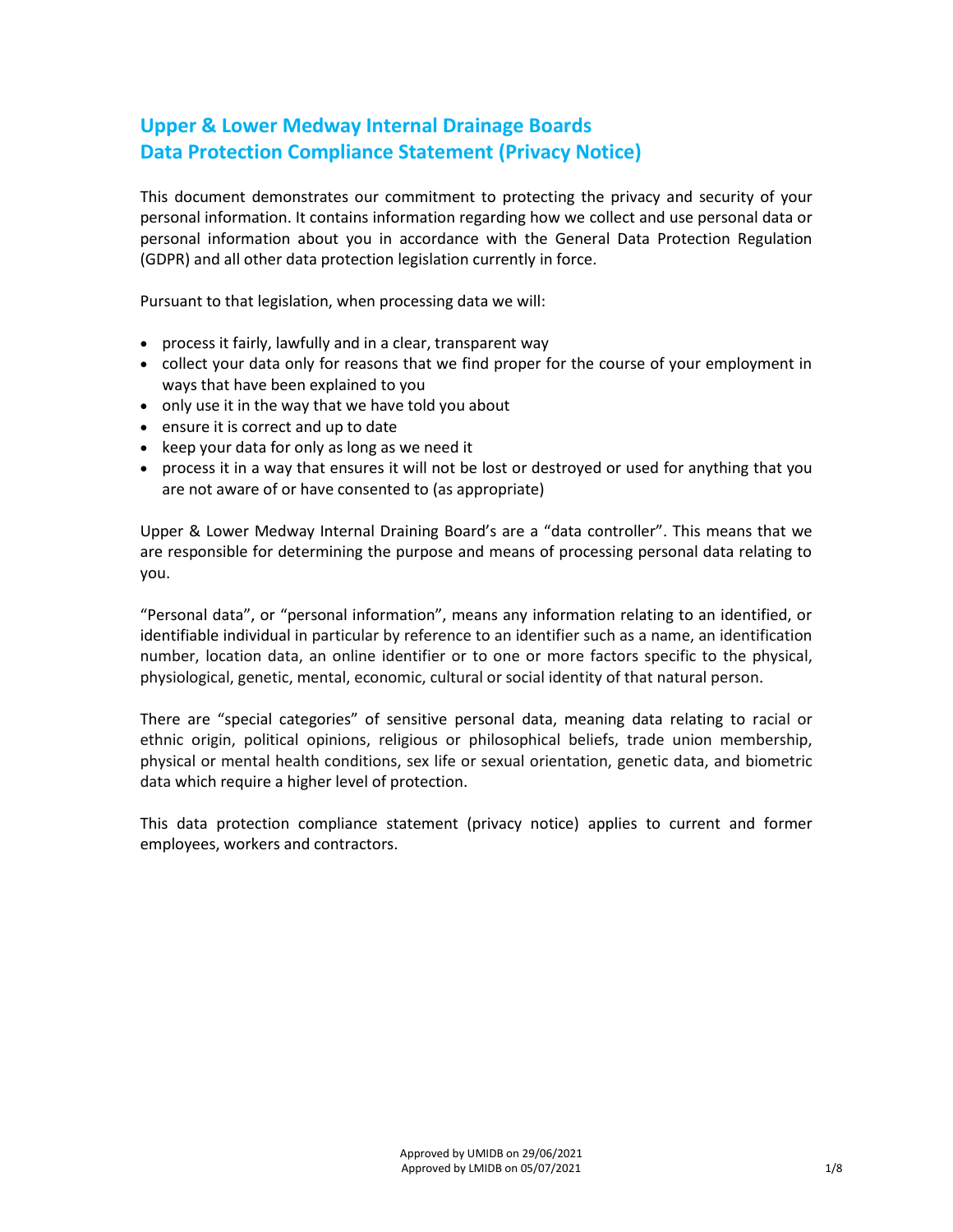## **Details of Information We Will Hold About You**

The list below identifies the kind of data that we will hold about you:

- personal contact details such as name, title, addresses, telephone numbers, and personal email addresses
- date of birth
- your photograph
- gender
- marital status
- dependants, next of kin and their details
- national Insurance number
- bank account details, payroll records and tax codes
- salary, pension and benefits information
- leave records including annual leave, family leave, sickness absence etc
- start date
- location of employment or workplace
- copy of driving licence
- information included on your CV including references, education history and employment history
- documentation relating to your right to work in the UK
- medical or health information including whether or not you have a disability
- current and previous job titles, job descriptions, pay grades, training records, hours of work, professional membership and other terms and conditions relating to your employment with us
- compensation history
- information and relevant communications regarding disciplinary and grievance issues
- CCTV footage and other information obtained through electronic means such as building entry card records
- information about your use of our information and communications systems

The following list identifies the kind of data that that we will process and which falls within the scope of "special categories" of more sensitive personal information:

- trade union membership
- information about your health, including any medical conditions and disabilities
- information about criminal convictions and offences

#### **Method of Collection of Personal Information**

Your personal information is obtained through the application and recruitment process, this may be directly from candidates, via an employment agency or a third party who undertakes background checks. Further information will be collected directly from you when you complete forms at the start of your employment, for example, your bank and next of kin details. Other details may be collected directly from you in the form of official documentation such as your driving licence, passport or other right to work evidence. Data may be collected during the course of your engagement with us to enable its continued existence or development. Personal data is kept in personnel files or within our HR and IT systems.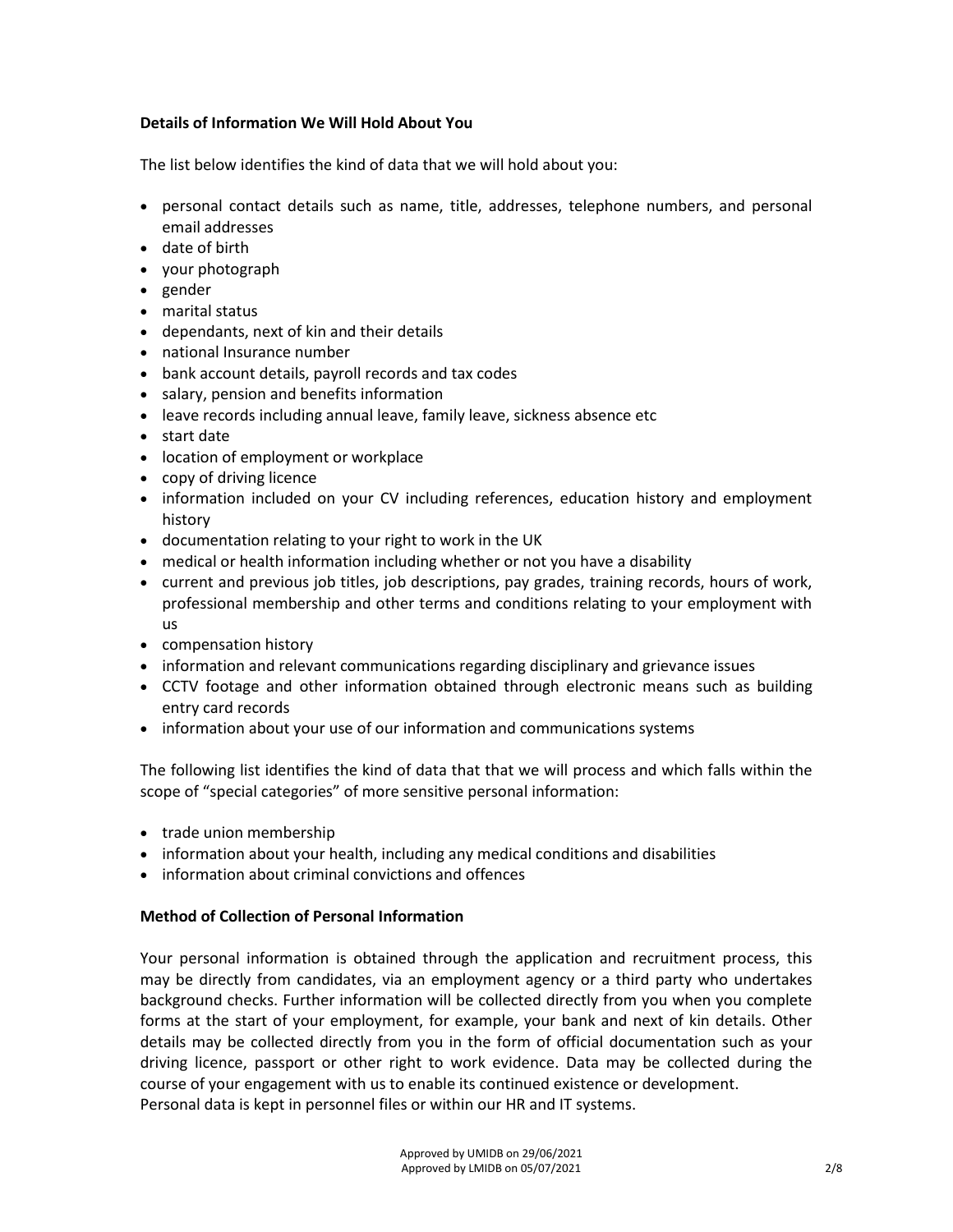## **Processing Information About You**

We will only administer personal information in accordance with the lawful bases for processing. At least one of the following will apply when we process personal data:

- consent: You have given clear consent for us to process your personal data for a specific purpose.
- contract: The processing is necessary for a contract we have with you, or because we have asked you to take specific steps before entering into a contract.
- legal obligation: The processing is necessary for us to comply with the law (not including contractual obligations).
- vital interests: the processing is necessary to protect someone's life.
- public task: the processing is necessary for us to perform a task in the public interest or for our official functions, and the task or function has a clear basis in law.
- legitimate interests: the processing is necessary for our legitimate interests or the legitimate interests of a third party unless there is a good reason to protect your personal data which overrides those legitimate interests.

# **Lawful Basis for Processing Your Personal Information**

We consider that the basis for which we will process the data contained in the list above (see section above - **details of information we will hold about you**) is necessary for the performance of the contract we have with you and to enable us to comply with our legal obligations. Occasionally, we may process personal information about you to pursue legitimate interests of our own or those of third parties, provided there is no good reason to protect your interests and your fundamental rights do not override those interests.

The circumstances in which we will process your personal information are listed below:

- making decisions about who to offer initial employment to, and subsequent internal appointments, promotions etc.
- responding to requests from third parties such as a reference request or mortgage approval etc.
- making decisions about salary and other benefits
- providing contractual benefits to you
- maintaining comprehensive up to date personnel records about you to ensure, amongst other things, effective correspondence can be achieved and appropriate contact points in the event of an emergency are maintained
- effectively monitoring both your conduct and your performance and to undertake procedures with regard to both of these if the need arises
- offering a method of recourse for you against decisions made about you via a grievance procedure
- assessing training needs
- implementing an effective sickness absence management system including monitoring the amount of leave and subsequent actions to be taken including the making of reasonable adjustments
- gaining expert medical opinion when making decisions about your fitness for work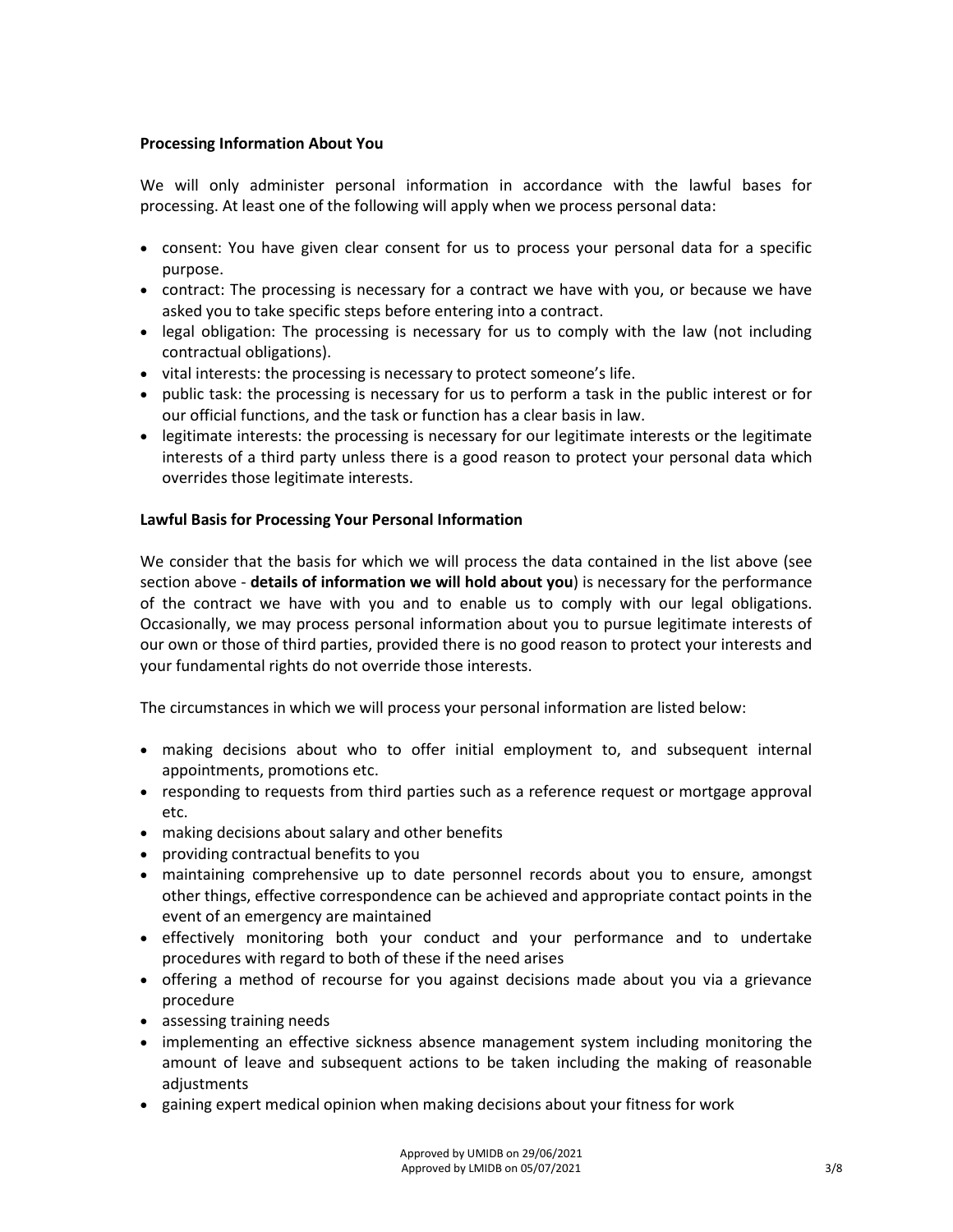- managing statutory leave and pay systems such as maternity leave, pay etc.
- business planning and restructuring exercises
- dealing with legal claims made against us
- preventing fraud
- ensuring our administrative and IT systems are secure and robust against unauthorised access

There may be more than one reason to validate the reason for processing your personal information.

#### **Lawful Basis for Processing "Special Categories" of Sensitive Data**

"Special categories" of particularly sensitive personal information require higher levels of protection. We need to have further justification for collecting, storing and using this type of personal information. We may process special categories of personal information in the following circumstances:

- consent: You have given clear consent for us to process your personal data for a specific purpose.
- contract: The processing is necessary for a contract we have with you, or because we have asked you to take specific steps before entering into a contract.
- legal obligation: The processing is necessary for us to comply with the law (not including contractual obligations) and meets the obligations under our data protection policy.
- vital interests: the processing is necessary to protect someone's life.
- public task: the processing is necessary for us to perform a task in the public interest or for our official functions, and the task or function has a clear basis in law and meets the obligations under our data protection policy. (For example in the case of equal opportunities monitoring)
- legitimate interests: the processing is necessary for our legitimate interests or the legitimate interests of a third party unless there is a good reason to protect your personal data which overrides those legitimate interests (For example to assess your capacity to work on the grounds of ill health)

Occasionally, special categories of data may be processed where you are not capable of giving your consent, where you have already made the information public or in the course of legitimate business activities or legal obligations and in line with the appropriate safeguards.

Examples of the circumstances in which we will process special categories of your particularly sensitive personal information are listed below (this list is non-exhaustive):

- in order to protect your health and safety in the workplace
- to assess your physical or emotional fitness to work
- to determine if reasonable adjustments are needed or are in place
- to monitor and manage sickness absence, family leave or other absences from work (including time off for dependents)
- to administer benefits
- In order to fulfill equal opportunity monitoring or reporting obligations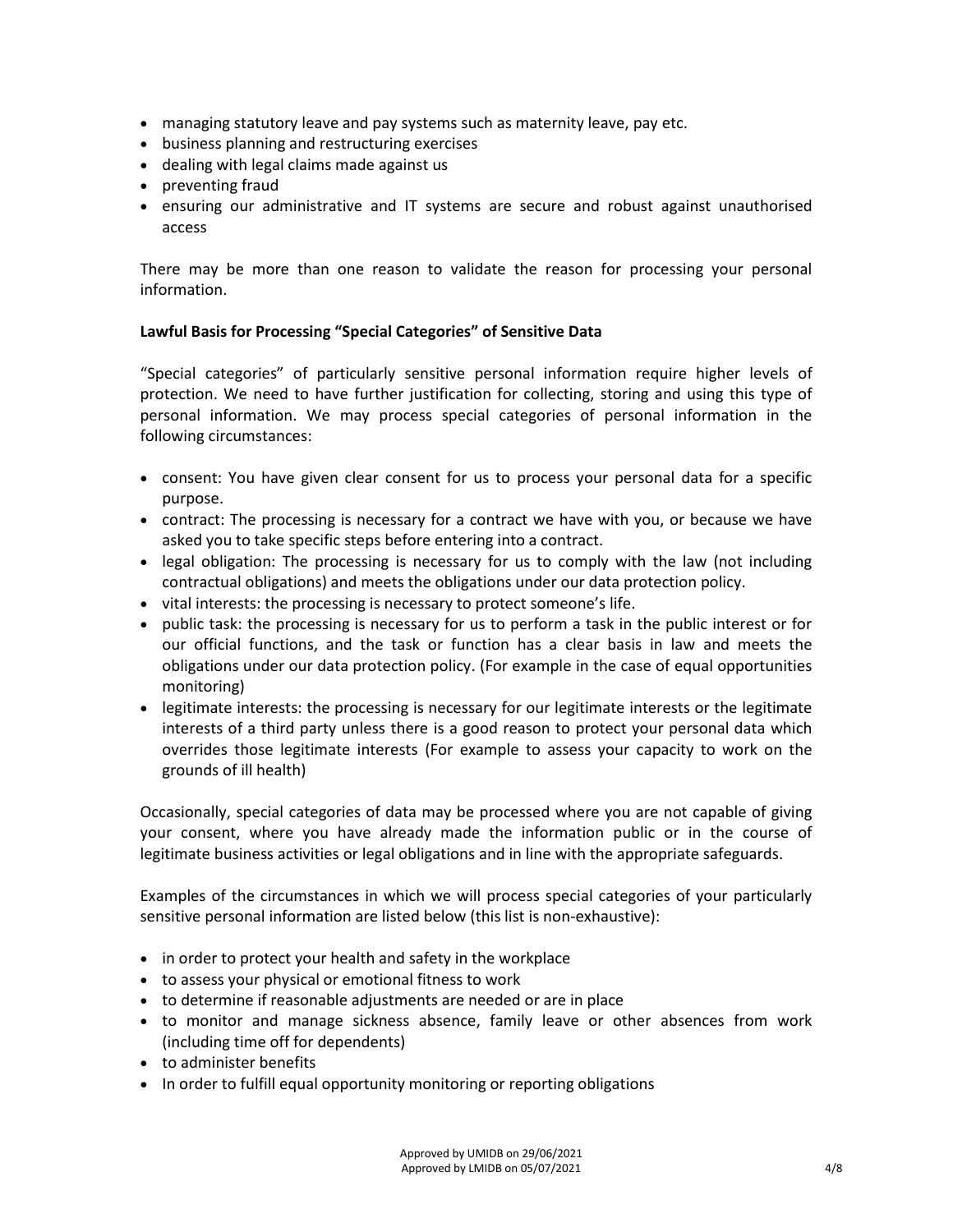Where appropriate, we may seek your written authorisation to process special categories of data. Upon such an occasion we will endeavor to provide full and clear reasons at that time in order for you to make an informed decision. In any situation where consent is sought, please be advised that you are under no contractual obligation to comply with a request. Should you decline to consent you will not suffer a detriment.

#### **Information About Criminal Convictions**

Information regarding criminal convictions may be processed in accordance with our legal obligations. Occasionally we may process such information to protect yours, or someone else's interests and you are not able to give your consent or we may process such information in cases where you have already made the information public. Such information may be sought as part of the recruitment process or in the course of your employment with us. Where we process information regarding criminal convictions we will adhere to the guidelines currently in force regarding data security and data retention as determined by the appropriate governing body.

We anticipate that we will process information about criminal convictions.

# **Automated Decision-Making**

We do not anticipate that any of our decisions will occur without human involvement. Should we use any form of automated decision making we will advise you of any change in writing.

# **Sharing Data**

Your data will be shared with colleagues within the Company where it is necessary for them to undertake their duties. This includes, for example, the CEO for their management of you, the HR department for maintaining personnel records and the payroll department for administering payment under your contract of employment.

It may be necessary for us to share your personal data with a third party or third party service provider (including, but not limited to, contractors, agents or other associated/group companies) within, or outside of, the European Union (EU). Data sharing may arise due to a legal obligation, as part of the performance of a contract or in situations where there is another legitimate interest (including a legitimate interest of a third party) to do so.

The list below identifies which activities are carried out by third parties on our behalf:

- payroll
- pension providers/administrators
- IT services
- legal advisors
- security
- insurance providers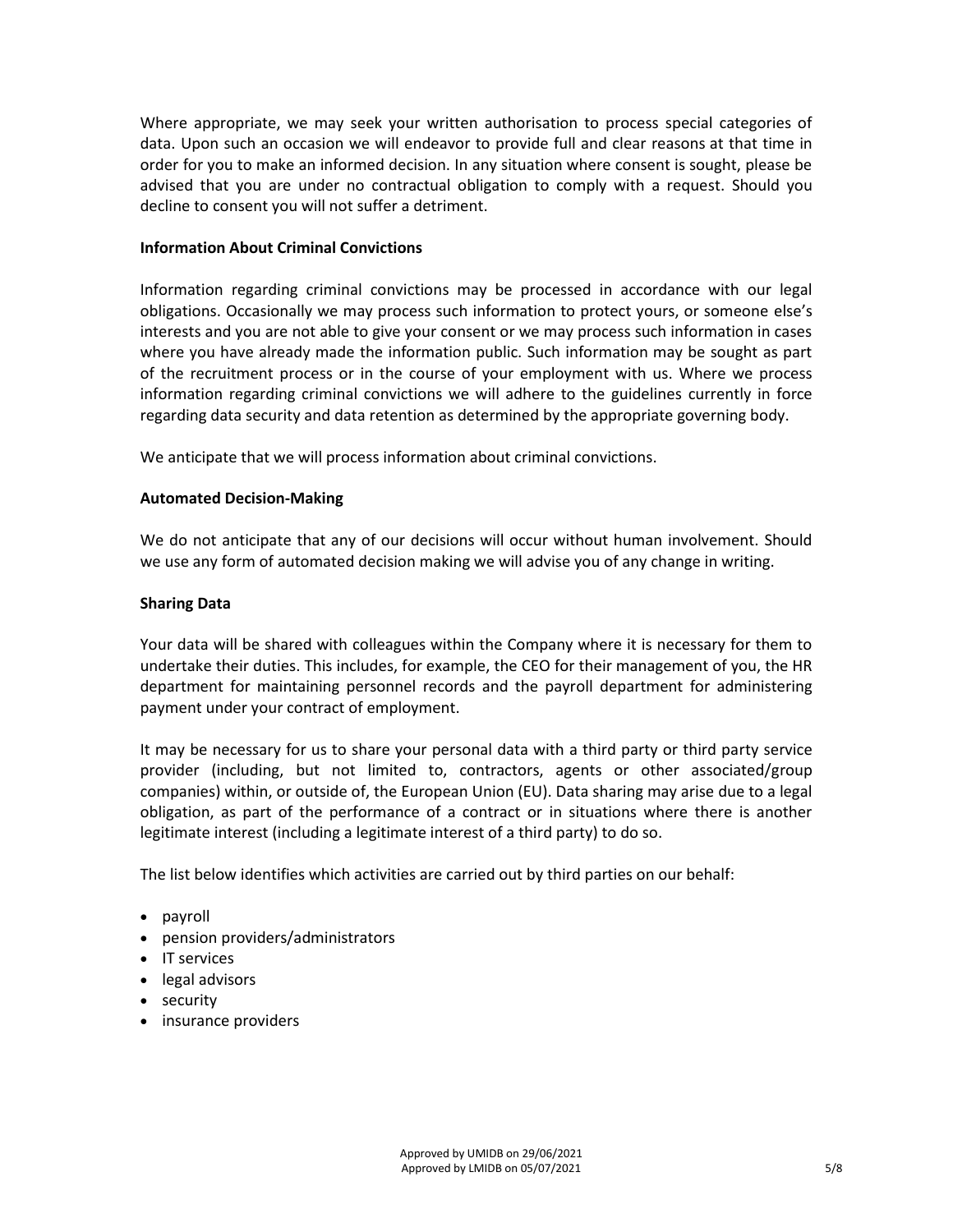Data may be shared with  $3<sup>rd</sup>$  parties in the following circumstances:

- in the process of regular reporting activities regarding our performance,
- with regards to a business or group reorganisation, sale or restructure,
- in relation to the maintenance support and/or hosting of data
- to adhere with a legal obligation
- in the process of obtaining advice and help in order to adhere with legal obligations

If data is shared, we expect third parties to adhere and comply with the GDPR and protect any data of yours that they process. We do not permit any third parties to process personal data for their own reasons. Where they process your data it is for a specific purpose according to our instructions.

We do not anticipate that we will transfer data to other countries.

#### **Data Security**

As part of our commitment to protecting the security of any data we process, we have put the following measures in place - password protected computers, locked filing cabinets and secure premises. If you would like further details please contact the Boards' CEO.

In addition, we have put further security measures in place to avoid data from being accessed, damaged, interfered with, lost, damaged, stolen or compromised. In cases of a breach, or suspected breach, of data security you will be informed, as will any appropriate regulator, in accordance with our legal obligations.

Any data that is shared with third parties is restricted to those who have a business need, in accordance with our guidance and in accordance with the duty of confidentiality.

#### **Data Retention**

We anticipate that we will retain your data for as long as we need it but for no longer than is necessary for the purpose for which it was collected.

We have given consideration to the following in order to decide the appropriate retention period:

- quantity
- nature
- sensitivity
- risk of harm
- purpose for processing
- legal obligations

At the end of the retention period, upon conclusion of any contract we may have with you, or until we are no longer legally required to retain it, it will be reviewed and deleted, unless there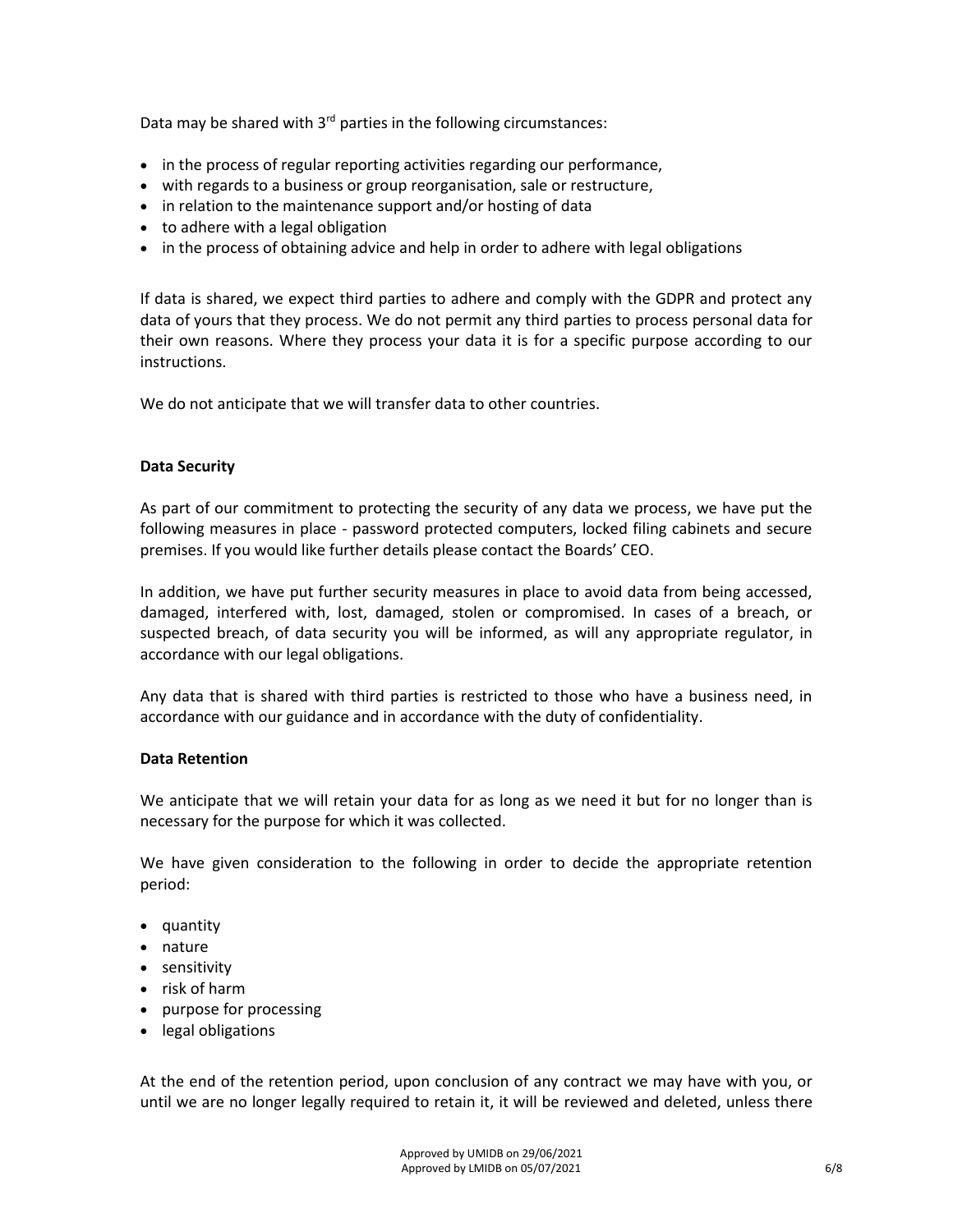is some special reason for keeping it. Occasionally, we may continue to use data without further notice to you. This will only be the case where any such data is anonymised and you cannot be identified as being associated with that data

## **Your Rights in Relation to Your Data**

We commit to ensure that any data we process is correct and up to date. It is your obligation to make us aware of any changes to your personal information.

In some situations, you may have the:

- **Right to be informed.** This means that we must tell you how we use your data, and this is the purpose of this privacy notice.
- **Right to request access.** You have the right to access the data that we hold on you. To do so, you should make a subject access request
- **Right to request correction.** If any data that we hold about you is incomplete or inaccurate, you are able to require us to correct it.
- **Right to request erasure.** If you would like us to stop processing your data, you have the right to ask us to delete it from our systems where you believe there is no reason for us to continue processing it.
- **Right to object to the inclusion of any information.** In situations where we are relying on a legitimate interest (or those of a third party) you have the right to object to the way we use your data where we are using it.
- **Right to request the restriction of processing.** You have the right to ask us to stop the processing of data of your personal information. We will stop processing the data (whilst still holding it) until we have ensured that the data is correct.
- **Right to portability.** You may transfer the data that we hold on you for your own purposes.
- **Right to request the transfer.** You have the right to request the transfer of your personal information to another party.

Where you have provided consent to our use of your data, you also have the unrestricted right to withdraw that consent at any time. Withdrawing your consent means that we will stop processing the data that you had previously given us consent to use. There will be no consequences for withdrawing your consent. However, in some cases, we may continue to use the data where so permitted by having a legitimate reason for doing so.

If you wish to exercise any of the rights explained above, please contact the Boards Clerk.

# **Consequences of your failure to provide personal information**

If you neglect to provide certain information when requested, it may affect our ability to enter into or continue with an employment contract with you, and it may prevent us from complying with our legal obligations.